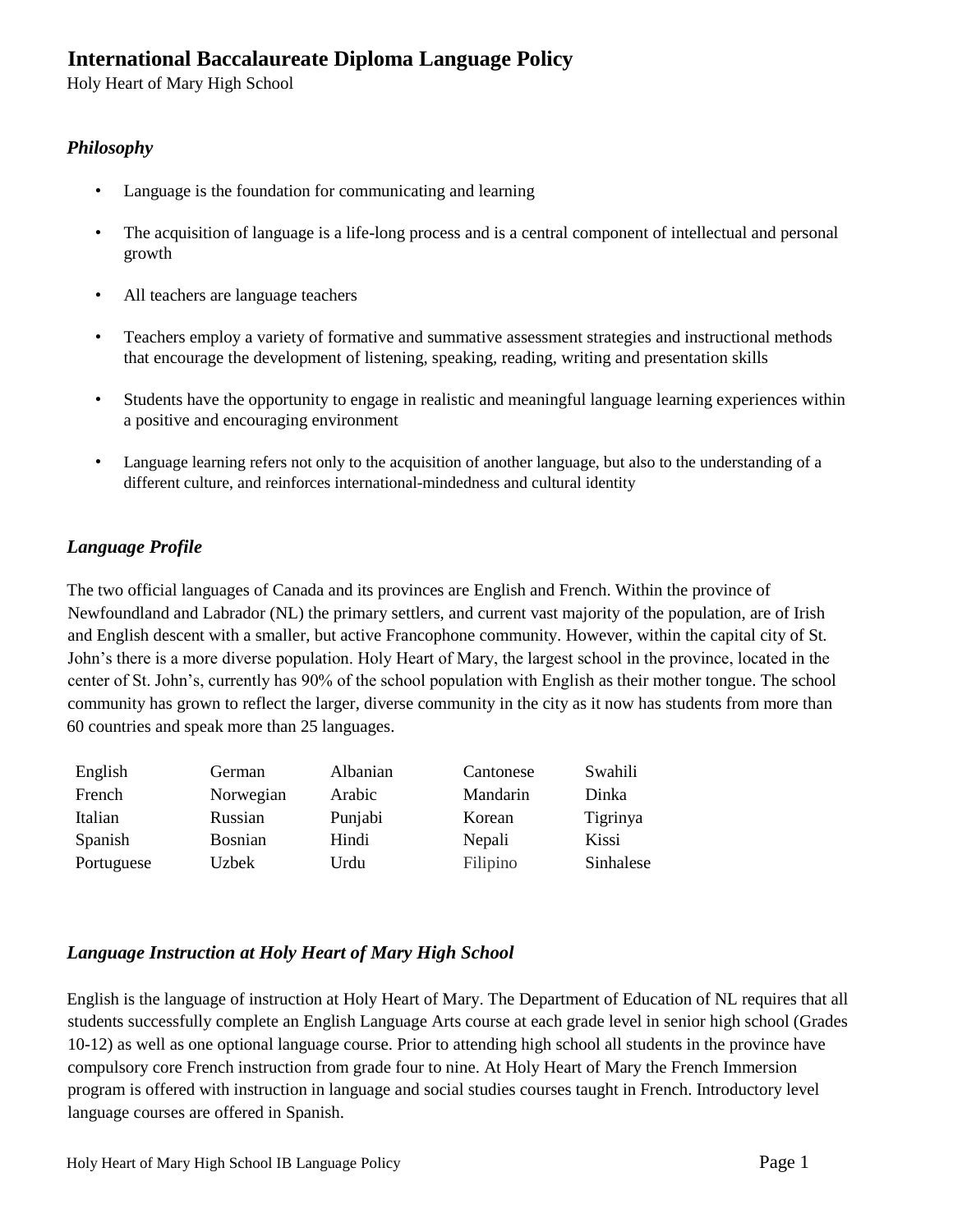## *Holy Heart of Mary Language offerings*

English 1201, 2201, and 3201 (academic level) Literacy 1204, English 1202, 2202, and 3202 (practical level) Francais 1202, 2202, & 3202 (French Immersion) French 1200, 2200, & 3200 (Core French) Writing 2203, AP Literature 4221, Novel Cinema 3221, Drama 2206 (optional Language Course) Spanish 3283 & 4283, ESL 1205, 2205, 3205, & 3206

#### *IB Language Offerings*

Every IB Diploma student must take one subject from Group 1 and Group 2. Choice of language level in each group depends upon the student's overall program of study.

| <b>Stream</b>           | Grade 10                        | Grade 11          | Grade 12                  |
|-------------------------|---------------------------------|-------------------|---------------------------|
| <b>French Immersion</b> | Francais 1202                   | IB French 3283 HL | IB French 4283 HL         |
| Non - French Immersion  | <b>Optional Language Course</b> | IB Spanish 3283   | IB Spanish 4283 ab initio |

#### *Overview of Teaching of Language*

Students are:

- encouraged to preserve and value their own native language as it enhances their personal identity, highlights their cultural heritage, and increases their overall ability to learn
- given the opportunity to become active language learners through inquiry and authentic real life applications
- introduced to a variety of strategies to comprehend, interpret, evaluate and respond to a variety of media and non-fiction sources
- exposed to a range of literature reflecting other cultures
- given constructive and specific feedback
- given time to reflect on their learning and to apply remediation strategies

"An inclusive classroom values the social and ethno cultural backgrounds of all students while creating opportunities for community building. Students can learn much from the diverse backgrounds, experiences, and perspectives of their classmates in a community of learners where participants discuss and explore their own and others' customs, histories, traditions, values, beliefs and ways of seeing and making sense of the world. In accessing and navigating information, students from different social and cultural backgrounds can come to understand each other's perspectives, to realize that their ways of seeing and knowing are not the only ones possible, and to begin to examine the complexity of the ideas and issues they encounter." Literacy 1204 Curriculum Guide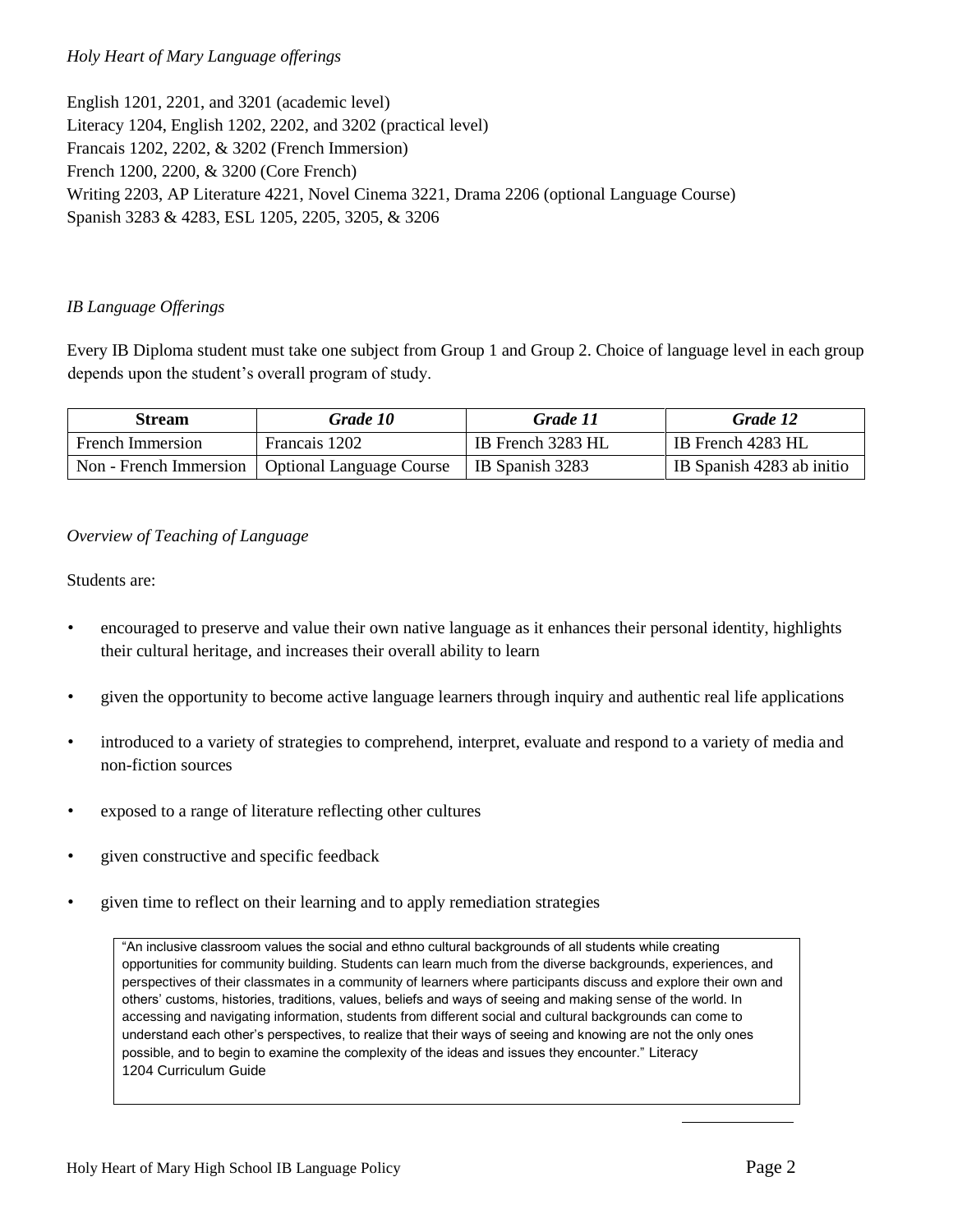### *Extra-Curricular Language and Culture Opportunities*

### *English as a Second Language Support*

- Currently, Holy Heart of Mary has three full-time ESL teachers.
- One of these positions is allocated to Literacy Enrichment and Academic Readiness for Newcomers. The LEARN teacher provides instruction to linguistically diverse students who have significant academic gaps in their education.
- An ESL teacher assesses the student's language proficiency, monitors academic achievement, and makes recommendations for ESL placement and academic programming decisions.
- An ESL teacher provides comprehensive instruction in English as a second language (ESL 1205, 2205, 3205, & 3206) for linguistically diverse students. This specialized language preparation will permit the ESL student to participate effectively in academic programs instructed in English.
- ESL teachers collaborate with content area teachers to assist the academic needs of the student.
- Association for New Canadians (ANC)
	- The school has close ties with the ANC as it is the official settlement agency for newcomers. Settlement Workers in the Schools (SWIS) are a liaison between the school and home. The SWIS worker's office is based in the school and facilitates or provides:
		- support in issues related to culture and settlement (hygiene, housing, clothing, medical, etc.).
		- home-school communication and translation services
		- homework clubs, volunteer tutors for some students, and arranges summer programs

Apart from the ESL curriculum, an inclusionary model, of education is utilized. As necessary, an ESL student will be referred to guidance and the Inclusive Education Support Programming Team would initiate the delivery of services model that provides specific interventions and assessment arrangements for the student. (See Inclusive Assessment Policy).

## *Mother Tongue Support*

- Holy Heart of Mary offers an environment of acceptance to a very diverse population and maintenance of mother tongue development is acknowledged as being very important.
- The student's native language use is validated and fostered to promote acceptance of the mother tongue and to maximize the potential for the student's prior knowledge to enhance second language, and other, learning. It is accepted that as students complete project work in small groups it can be appropriate for them to exchange ideas and explore concepts in their mother tongue. Even though the end product will be presented in English, the preparation phase (researching, discussing, reflecting, etc.) can be carried out in the students' mother tongue to facilitate understanding of the matter.